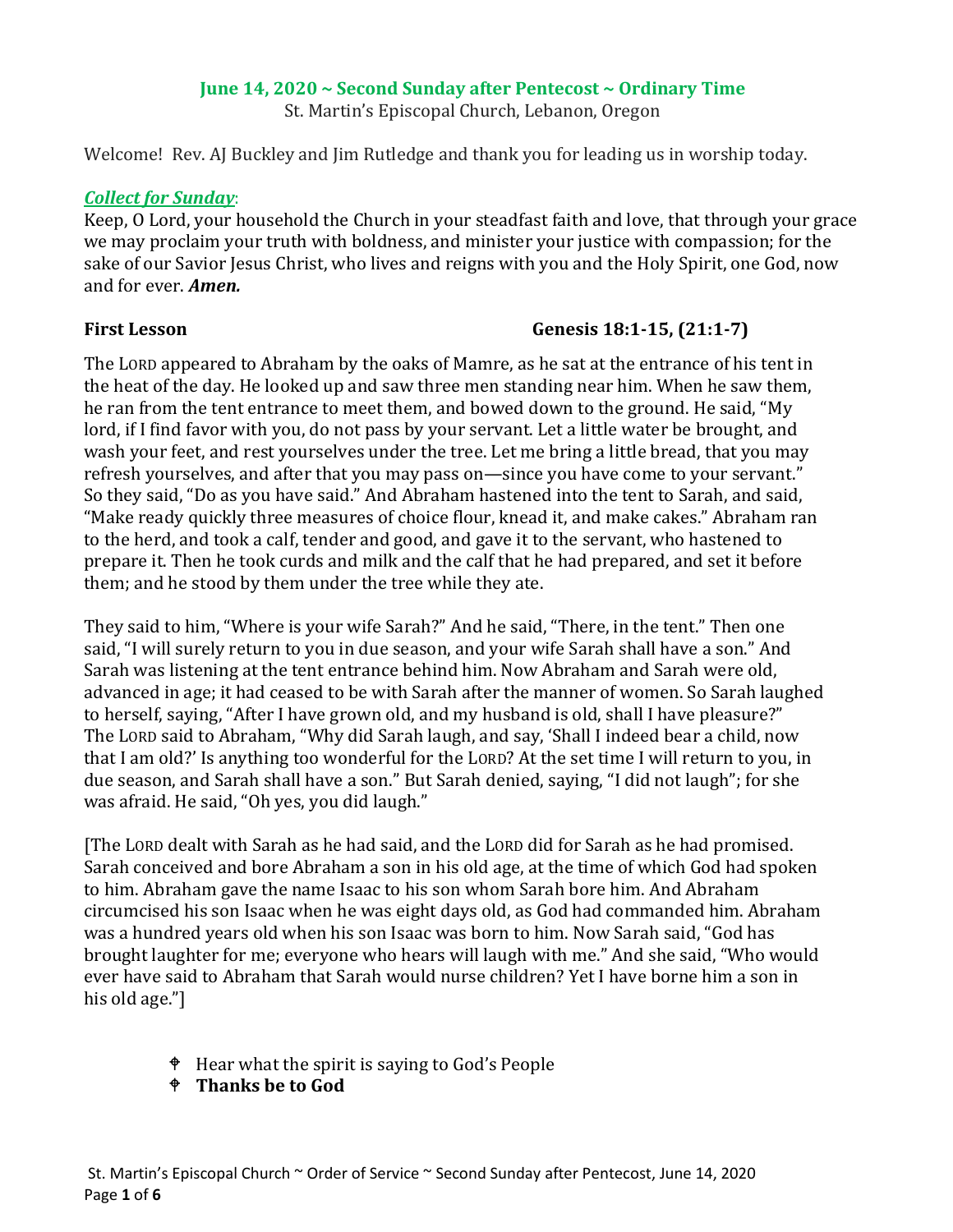## **Psalm 116:1, 10-17**

- 1 I love the LORD, because he has heard the voice of my supplication, \* because he has inclined his ear to me whenever I called upon him.
- 10 How shall I repay the LORD \* for all the good things he has done for me?
- 11 I will lift up the cup of salvation \* and call upon the Name of the LORD.
- 12 I will fulfill my vows to the LORD \* in the presence of all his people.
- 13 Precious in the sight of the LORD \* is the death of his servants.
- 14 O LORD, I am your servant; \* I am your servant and the child of your handmaid; you have freed me from my bonds.
- 15 I will offer you the sacrifice of thanksgiving \* and call upon the Name of the LORD.
- 16 I will fulfill my vows to the LORD \* in the presence of all his people,
- 17 In the courts of the LORD'S house, \* in the midst of you, O Jerusalem. Hallelujah!

# **The Epistle Romans 5:1-8**

Since we are justified by faith, we have peace with God through our Lord Jesus Christ, through whom we have obtained access to this grace in which we stand; and we boast in our hope of sharing the glory of God. And not only that, but we also boast in our sufferings, knowing that suffering produces endurance, and endurance produces character, and character produces hope, and hope does not disappoint us, because God's love has been poured into our hearts through the Holy Spirit that has been given to us. For while we were still weak, at the right time Christ died for the ungodly. Indeed, rarely will anyone die for a righteous person-- though perhaps for a good person someone might actually dare to die. But God proves his love for us in that while we still were sinners Christ died for us.

- $\bullet$  Hear what the spirit is saying to God's People
- **Thanks be to God.**

# **A reading from the Gospel of Matthew 9:35-10:8(9-23)**

Jesus went about all the cities and villages, teaching in their synagogues, and proclaiming the good news of the kingdom, and curing every disease and every sickness. When he saw the crowds, he had compassion for them, because they were harassed and helpless, like sheep without a shepherd. Then he said to his disciples, "The harvest is plentiful, but the laborers are few; therefore ask the Lord of the harvest to send out laborers into his harvest."

Then Jesus summoned his twelve disciples and gave them authority over unclean spirits, to cast them out, and to cure every disease and every sickness. These are the names of the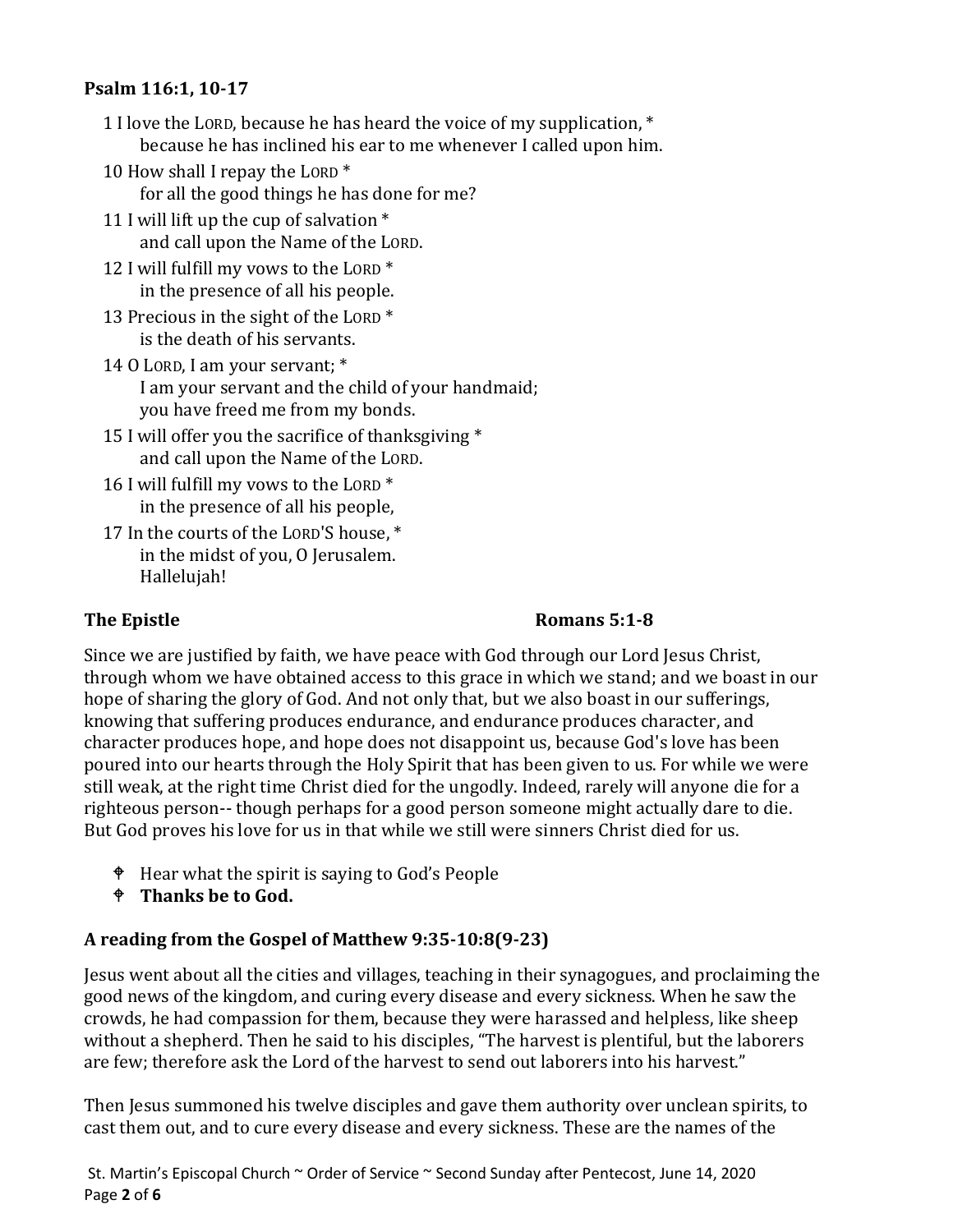twelve apostles: first, Simon, also known as Peter, and his brother Andrew; James son of Zebedee, and his brother John; Philip and Bartholomew; Thomas and Matthew the tax collector; James son of Alphaeus, and Thaddaeus; Simon the Cananaean, and Judas Iscariot, the one who betrayed him.

These twelve Jesus sent out with the following instructions: "Go nowhere among the Gentiles, and enter no town of the Samaritans, but go rather to the lost sheep of the house of Israel. As you go, proclaim the good news, 'The kingdom of heaven has come near.' Cure the sick, raise the dead, cleanse the lepers, cast out demons. You received without payment; give without payment. [Take no gold, or silver, or copper in your belts, no bag for your journey, or two tunics, or sandals, or a staff; for laborers deserve their food. Whatever town or village you enter, find out who in it is worthy, and stay there until you leave. As you enter the house, greet it. If the house is worthy, let your peace come upon it; but if it is not worthy, let your peace return to you. If anyone will not welcome you or listen to your words, shake off the dust from your feet as you leave that house or town. Truly I tell you, it will be more tolerable for the land of Sodom and Gomorrah on the day of judgment than for that town.

"See, I am sending you out like sheep into the midst of wolves; so be wise as serpents and innocent as doves. Beware of them, for they will hand you over to councils and flog you in their synagogues; and you will be dragged before governors and kings because of me, as a testimony to them and the Gentiles. When they hand you over, do not worry about how you are to speak or what you are to say; for what you are to say will be given to you at that time; for it is not you who speak, but the Spirit of your Father speaking through you. Brother will betray brother to death, and a father his child, and children will rise against parents and have them put to death; and you will be hated by all because of my name. But the one who endures to the end will be saved. When they persecute you in one town, flee to the next; for truly I tell you, you will not have gone through all the towns of Israel before the Son of Man comes."]

- A reading from the Gospel of Matthew
- **Thanks be to God**

**Sermon** – "In Due Season" by Rev. AJ+ Buckley

For our **Prayers of the People**, we join together to say this Episcopal Litany for Social Justice

**Siblings:** God commands us through Jesus Christ to love one another. In baptism, we promise to €œseek and serve Christ in all persons, loving our neighbors as ourselves and to strive for justice and peace, and respect the dignity of every human being. Let us now honor those vows and pray for our nation in this election season, for wise and just leaders, and for the needs of others throughout our country and the world.

We pray for continued blessings on all peacemakers, on leaders who value peace, and on everyone who promotes nonviolent solutions to conflict. We pray for a speedy end to all violence and warfare around the world.

God of peace and gentleness, **Hear our prayer.**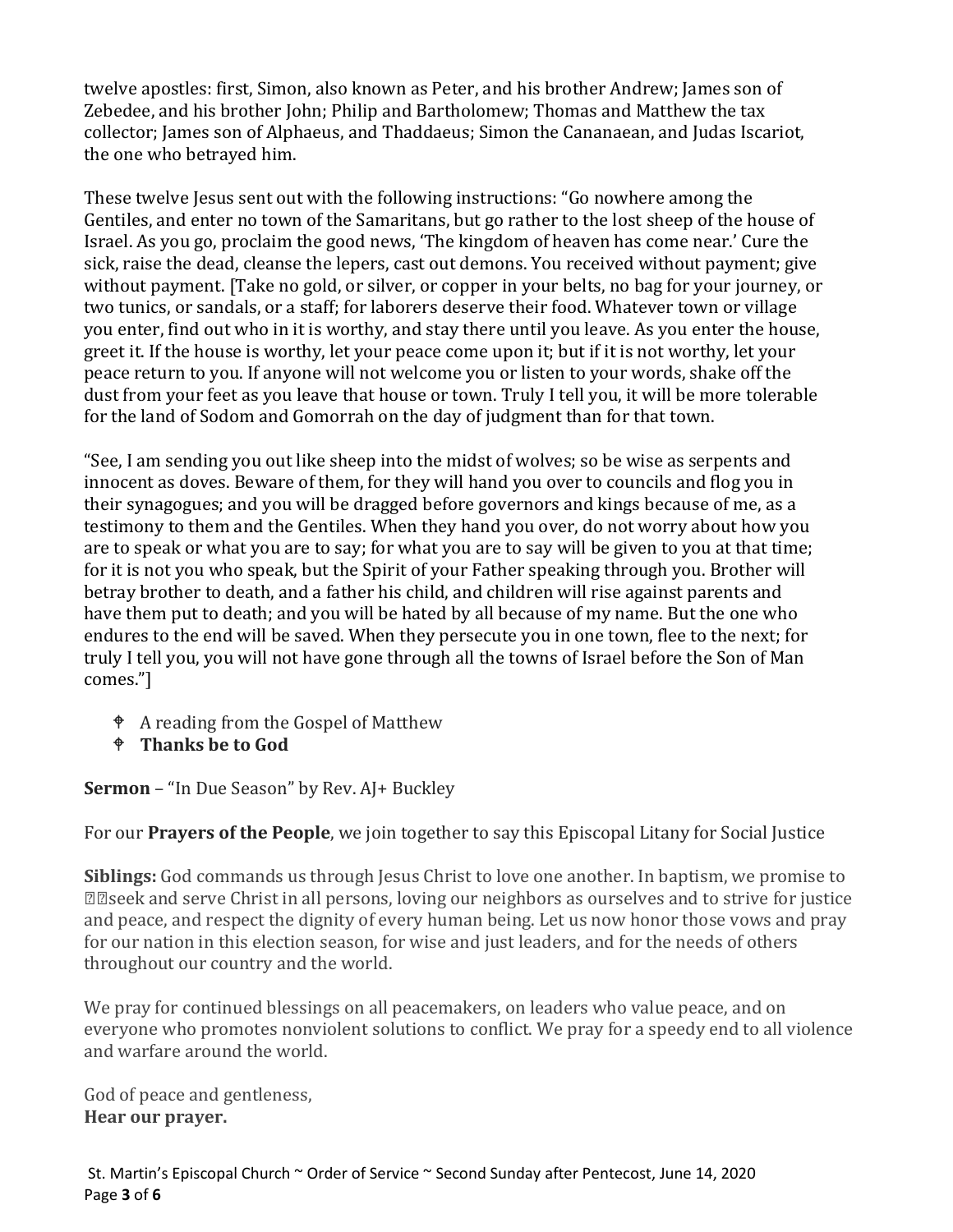We pray for the strength of heart and mind to look beyond ourselves and address the needs of our siblings throughout the world; for the rural and urban poor; for the rebuilding of our communities; and for an end to the cycles of violence that threaten our future.

God of generosity and compassion, **Hear our prayer.**

We pray for all nations, that they may live in unity, peace, and concord; and that all people may know justice and enjoy the perfect freedom that only God can give.

God of liberty and freedom, **Hear our prayer.**

We pray that the Holy Spirit may embrace the most vulnerable members of our society; we pray also for an end to the growing disparity between the rich and poor; and for the grace and courage to strive for economic justice.

God of all gifts and blessings, **Hear our prayer.**

We pray for an end to prejudice throughout our country and the world; that we will respect all people as precious children of God; and that racism, sexism, and all other forms of discrimination will be forever banished from our hearts, our society, and our laws.

God of fellowship and equality, **Hear our prayer.**

We pray for a reverence of creation; that we will have the tools and the will to conserve it; that we will use its bountiful resources in the service of others; and that we will become better stewards of all that has been entrusted to us.

God of nature and the universe, **Hear our prayer.**

We pray for all immigrants, refugees, and pilgrims from around the world, that they may be welcomed in our midst and be treated with fairness, dignity, and respect.

God of outcasts and wanderers, **Hear our prayer.**

We pray for the sick, the aged and the infirm; for those with physical or mental disabilities; that all may have access to proper health care; and that God'€™s loving embrace may be felt by all who suffer.

God of comfort and healing, **Hear our prayer.**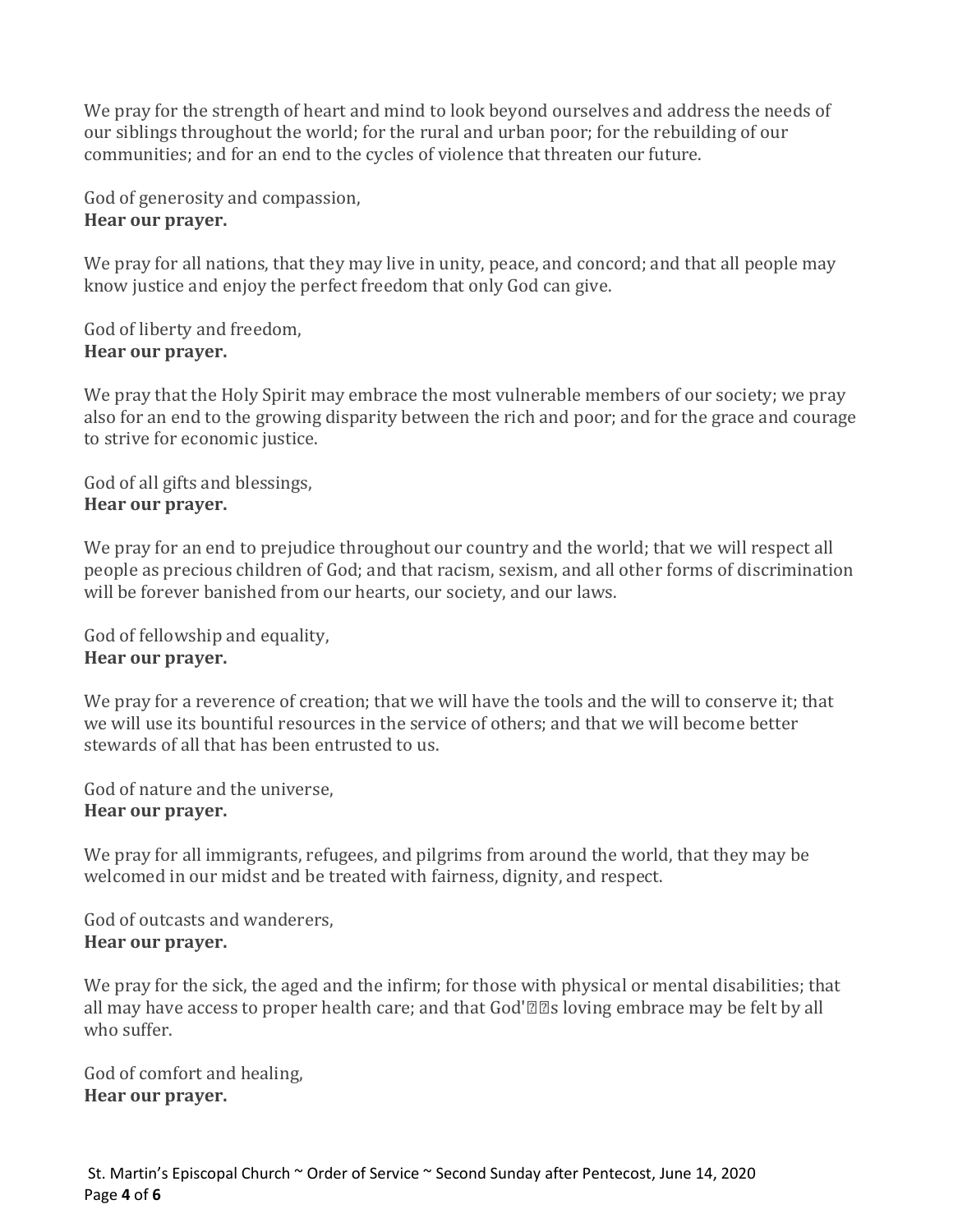We pray for all prisoners and captives; that a spirit of forgiveness may replace vengeance and retribution; and that we, with all the destitute, lonely, and oppressed, may be restored to the fullness of God's grace.

God of absolution and mercy, **Hear our prayer.**

We pray for all children and families, and particularly for the orphaned, neglected, abused, and those who live in fear of violence or disease; that they may be relieved and protected.

God of children and families, **Hear our prayer.**

We pray for the reconciliation of all people, and for the Church throughout the world, that it may be an instrument of your healing love.

God of outreach and restoration, **Hear our prayer.**

We pray for all who have died as a result of violence, war, disease or famine, especially those who died because of human blindness, neglect, or hardness of heart.

God of eternal life and resurrecting love, **Hear our prayer.**

Almighty God, you have promised to hear what we ask in the name of your Son. Watch over our country now and in the days ahead, guide our leaders and all who will vote, guide them in all knowledge and truth and make your ways known among all people. In the passion of debate give them a quiet spirit; in the complexities of the issues give them courageous hearts. Accept and fulfill our petitions, we pray, not as we ask in our ignorance, nor as we deserve in our sinfulness, but as you know and love us in your Son Jesus Christ our Lord. **AMEN.**

# **Let us Say Together the Lord's Prayer:**

Our Father, who art in heaven, hallowed be thy Name, thy kingdom come, thy will be done, on earth as it is in heaven. Give us this day our daily bread. And forgive us our trespasses, as we forgive those who trespass against us. And lead us not into temptation, but deliver us from evil. For thine is the kingdom, and the power, and the glory, for ever and ever. *Amen.*